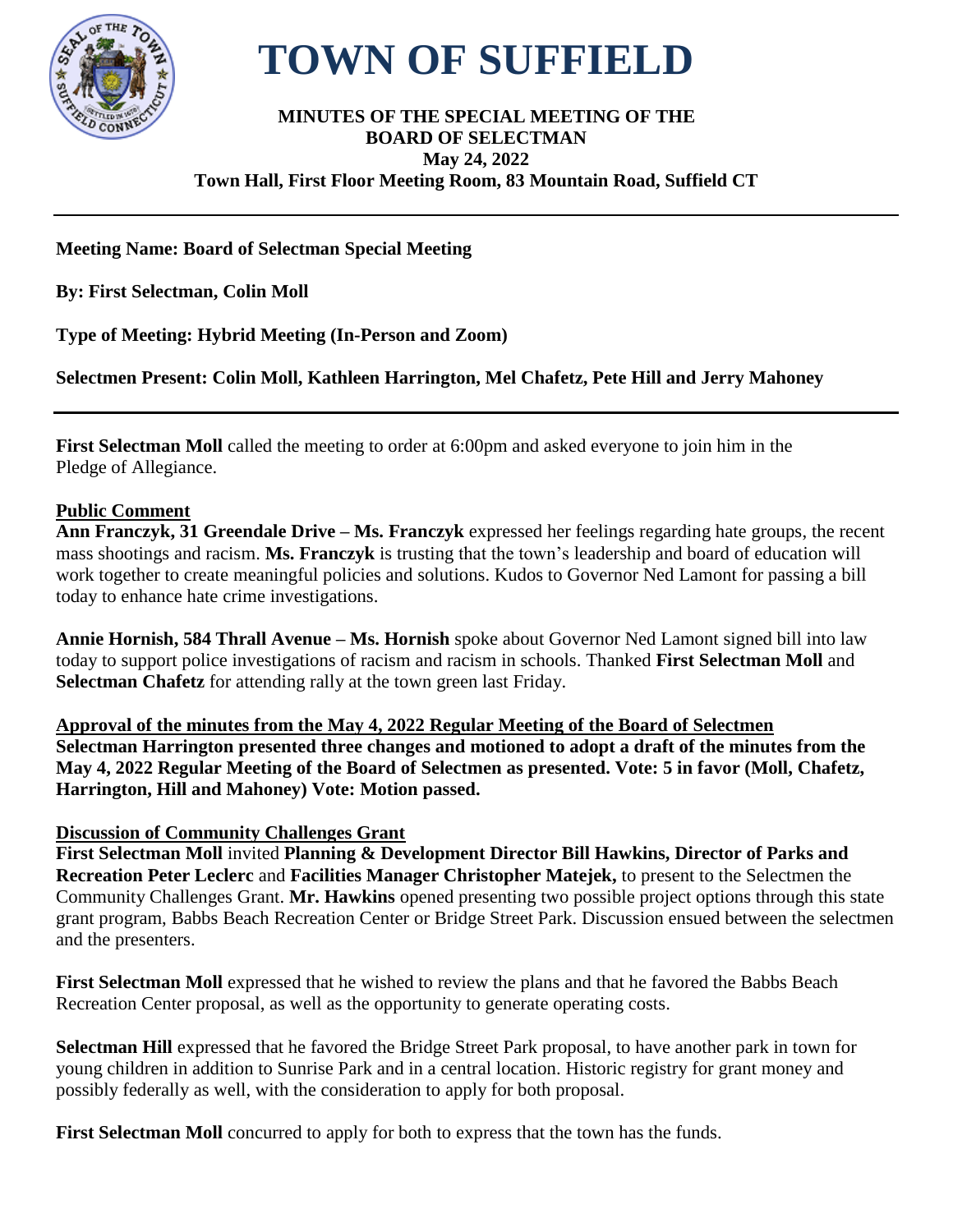**Facilities Manager Christopher Matejek** commented that each estimate was completed in 2021 and that inflation will now have to be taken into consideration while reevaluating them.

**First Selectman Moll** considered that there are also additional funds available set aside in ARPA money for Parks and Recreation, to potentially fund one project.

Reviewing the Bridge Street Park proposal, **Selectman Mahoney** considered feedback from a past public presentation regarding an athletic field that they are not utilized and were said to be in poor condition. Comparing the Babbs Beach Recreation Center proposal, **Selectman Mahoney** expressed that he is not in favor of the town funding either project but would be it the project were to be funded in conjunction with ARPA money and grant funds.

**Selectman Harrington** inquired to the presenters what types of things would the space at the Babbs Beach Recreation Center be used for.

**Director of Parks and Recreation Peter Leclerc** shared his results of a soft survey conducted. He envisions potential for a multiuse facility such as a lake front hall of possibilities such as portable hoops, rental for events, birthday parties, weddings, which would then also include cost recovery and create jobs.

**Selectman Harrington** favored the Babbs Beach Recreation Center proposal and agreed with **Selectman Mahoney** also recalling the past public comments regarding the athletic field.

**Selectman Chafetz** commented that Bridge Street Park proposal would be favorable to have an additional park in town for young children. He expressed that the residents in West Suffield would favor the Babbs Beach Recreation Center proposal. He took into consideration that the town has to sell this project while completing the grant application. He shared that with his experience of grant writing, that the Babbs Beach Recreation Center proposal would be attractive to the reviewers of the application.

**Director of Parks and Recreation Peter Leclerc** commented that the grant will be highly competitive and that the application reviewer will choose the most unique project. The Bridge Street Park proposal could be broken down into phases and agreed that having an additional playground available to residents would be favorable in addition to access to a four-season park including opportunities for large sledding hill. He then added that the Babbs Beach Recreation Center proposal is very different, including opportunities for summer programs, a large field and the beachfront.

**Selectman Chafetz** questioned what needs to be done at the Babbs Beach Recreation Center.

**Facilities Manager Christopher Matejek** responded that a three-phase power supply from Eversource needs to be installed for the building to include heating and cooling. He also shared recent improvements including the removal of old restrooms, installation of stairwell and water line, windows and siding.

**Selectman Mahoney** commented on the importance of heat and plumbing to be added.

**Facilities Manager Christopher Matejek** continued to share that the facility also required a septic tank, flooring, restrooms, plumbing, fire suppression.

**Planning & Development Director Bill Hawkins** confirmed that this is a great opportunity to continue the progress at Babbs Beach Recreation Center and that it is the better application in his opinion.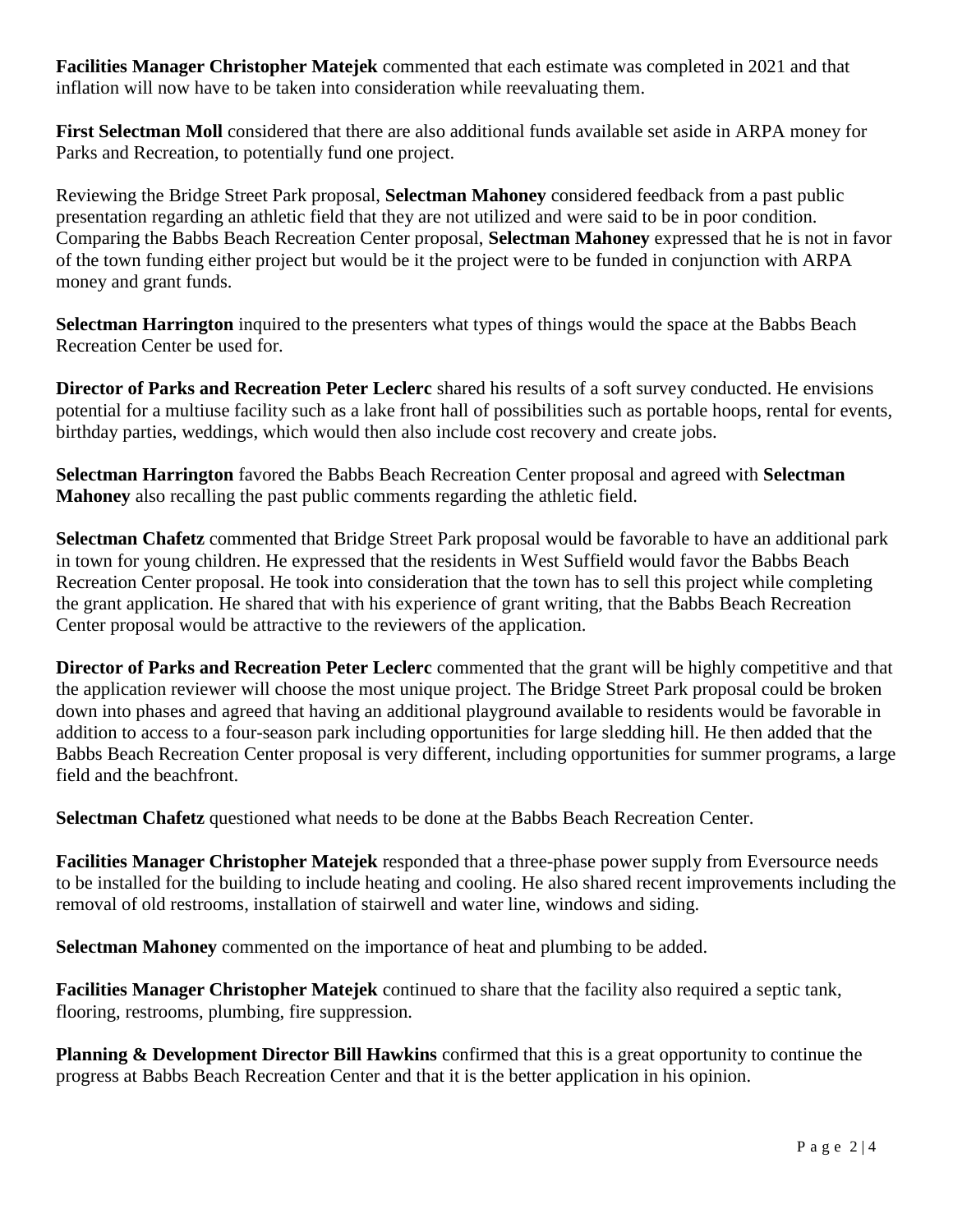**Selectman Harrington** commented that the town should apply for the grant that they have the most chance of receiving. She also likes the idea of continuing the phases of Bridge Street Park.

**Selectman Mahoney** expressed consideration of conducting the Bridge Street Park in phases as a project for the town to move along.

The conversation concluded with **First Selectman Moll** thanking the presenters and **Planning & Development Director Bill Hawkins** stated he would move forward with obtaining estimates to include in the grant application.

## **Discussion of Tentative Agreement for the Fire Union**

**First Selectman Moll** shared a summary of changes made to the fire union contract in recent negotiations, including changes to vacation time, carryover approvals, increase of personal time, premium cost shares, insurance cost saving measures, wages increases, step increases and the removal of Fire Marshall duties.

**First Selectman Moll** requested a motion to approve.

**Selectman Mahoney** requested to amend the agenda to read as the Discussion and Approval of Tentative Agreement for the Fire Union.

**Selectman Hill** commented that they are unable to amend the agenda due to this being a Special Meeting.

First Selectman Moll apologized and agreed to add the revised title to the next agenda.

**Selectman Chafetz** requested a union comparison chart from Human Resources to be shared with the Board of Selectmen.

**Selectman Harrington** agreed that an overview summary of each union would be helpful and commented that the changes look good and she was glad to see that the Fire Marshall position was removed from the contract.

**Selectman Chafetz** inquired if an additional position would replace the Fire Marshall.

**First Selectman Moll** shared that this position was the vacant Fire Captain / Fire Marshall position and that the funds will be used for the Fire Marshall position.

#### **Appointment of Director of Finance**

**Selectman Harrington** motioned to approve. Vote: 5-0 in favor. Motion passed unanimously.

**Selectman Chafetz** requested a report from the monthly Board of Finance meeting for review.

**Discussion and appointment of Sharon Bruno as full member of the Social Services Commission to fill the remainder of Alan Popp's term through 11/30/2022**

**Selectman Mahoney** motioned to approve.

Vote: 5-0 in favor. Motion passed unanimously.

## **Discussion and appointment of Kathleen Bielonko as full member of the Social Services Commission to fill the remainder of Diane Remington's term through 11/30/2024**

**Selectman Harrington** motioned to approve. Vote: 5-0 in favor. Motion passed unanimously.